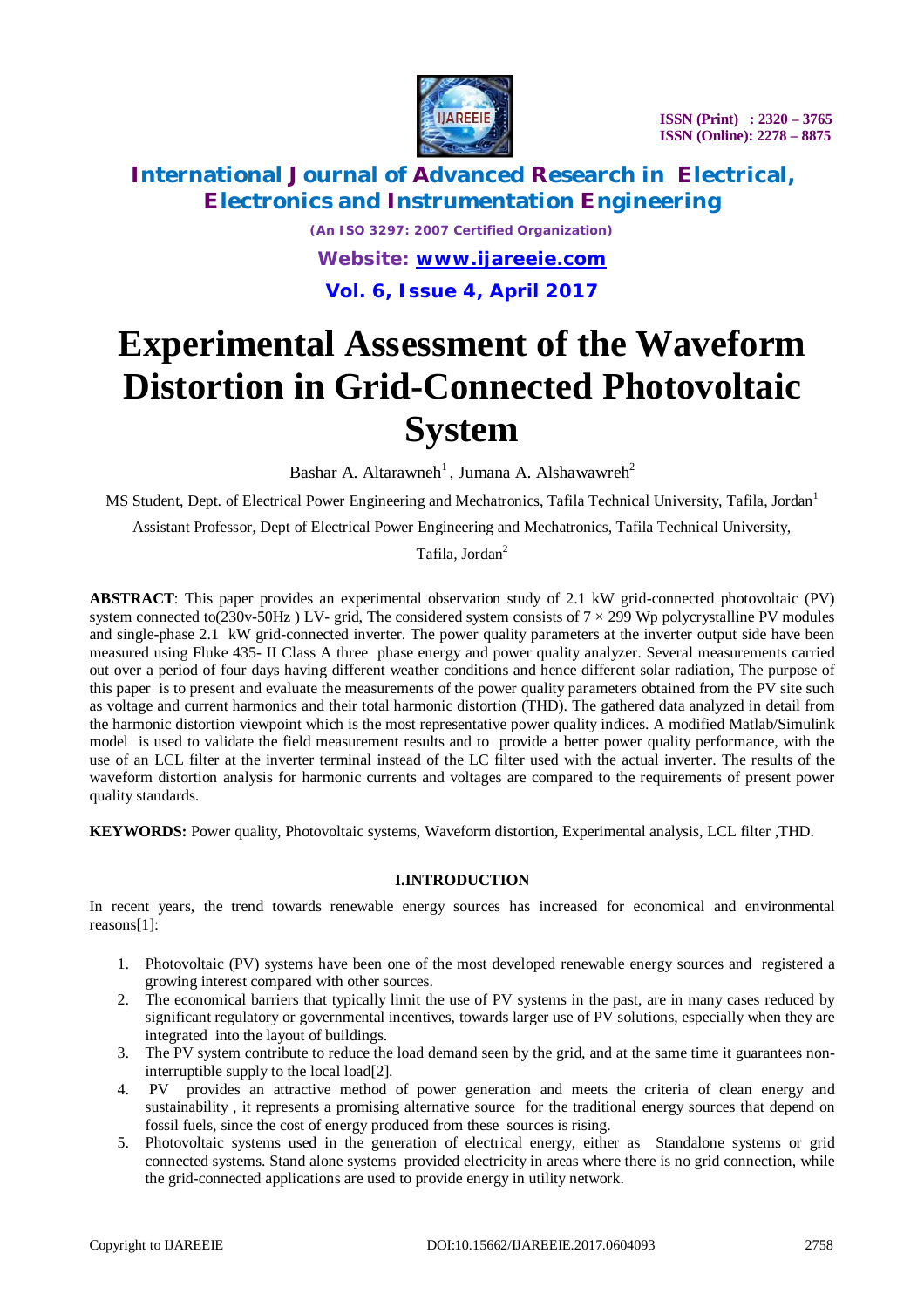

# **International Journal of Advanced Research in Electrical, Electronics and Instrumentation Engineering**

*(An ISO 3297: 2007 Certified Organization)*

### *Website: [www.ijareeie.com](http://www.ijareeie.com)*

### **Vol. 6, Issue 4, April 2017**

PV grid connected systems utilize DC/AC inverters which convert the Direct Current (DC) generated by solar panels into Alternating Current (AC) and also to synchronize the output power with the system frequency. Power electronic components can affect the current and the voltage waveforms, were the current and voltage harmonics are strongly increased, and inject harmonic current directly into the grid[3].

For tie-grid inverters, its output should be compatible with the electrical characteristics of the grid to which they are connected, in a way that they don't affect the quality of the power system. The output voltage is synchronized with the grid voltage whereas the current should be a sinusoidal wave (as much as possible).

Due to the fast growth of photovoltaic (PV) installations for the resones mentioned earlier, concerns are rising about the harmonic distortion generated from PV inverters. The harmonic distortion induced by PV systems at the Point of Common Coupling (PCC)[4] ,should not exceed certain limits defined by the standard[4]-[6].

A useful tool to evaluate the harmonic content of a signal (i.e. grid current or voltage) is the Total Harmonic Distortion(THD), where the European standard EN 50160 [5] imposes a limit for the total voltage harmonic distortion equal to 8%, including up to the 40th harmonic. The IEC standard 61727 [6], which addresses the interface requirements between PV systems and the utility, imposes a limit for the total current harmonic distortion up to 5% . PV inverter whose harmonic current injected into the grid does not exceed these limits can be connected anywhere without any difficulty and special requirements. The problem of the quality of power provided by photovoltaic technology has to be addressed and advanced researches are still needed to overcome this problem as much as possible. The variable power flow due to the fluctuation of solar irradiance, temperature and other Environmental conditions as well as system design including the choice of power semiconductor devices, are some of the parameters that affect the power quality of photovoltaic systems. Good power quality translates into obtaining a sinusoidal voltage and current output from a photovoltaic system, in order to avoid harmonics, interharmonics, and eventually voltage distortion.

#### **II. GRID CONNECTED PHOTOVOLTAIC SYSTEM DEECRIPTION**

The photovoltaic system under analysis consists of 3 main parts, solar PV power panels, grid-connected inverter, and monitoring system. It's a grid connected system, with an installed capacity of 2.1 KW, being consisted of 7 polycrystalline silicon modules, YL300P-35b manufactured by Yingli Energy (China) . Fig 1 shows photo of the PV power panels involved in this study. The specifications of the PV module are summarized in Table1[7] . Table 2 shows the inverter specifications[ 8].



Fig.1. Photo of the PV array under consideration.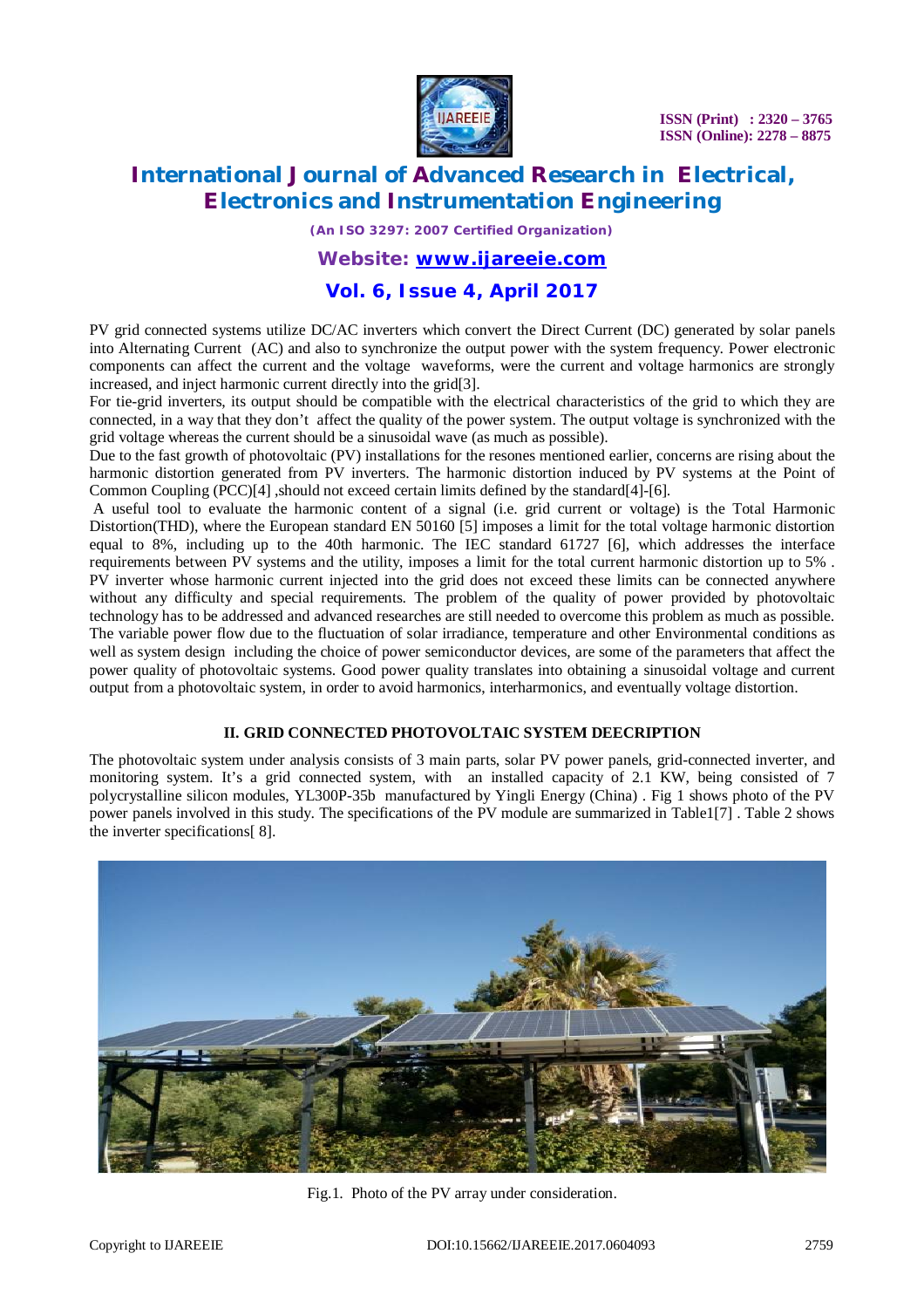

*(An ISO 3297: 2007 Certified Organization)*

### *Website: [www.ijareeie.com](http://www.ijareeie.com)*

### **Vol. 6, Issue 4, April 2017**

Table 1: Yingli (YL300P 35b) PV module Table 2: ABB (UNO-2.0-I-OUTD-S) single phase<br>specifications at STC rid-connected inverter specifications grid-connected inverter specifications

| Peak power (Pmax)           | 299,893 Wp | Maximum input voltage (VDC max) | 520V              |
|-----------------------------|------------|---------------------------------|-------------------|
| Maximum power voltage (Vmp) | 36.7 V     | Rated input voltage             | $(200-470)$ Vac   |
| Maximum power current (Imp) | 8.17 A     | Rated output voltage            | 230 V             |
| Open circuit voltage (Voc)  | 46.3 V     | Rated output current            | 10.5A             |
| Short circuit current (Isc) | 8.77 A     | Rated output power              | 2000 W            |
| Module efficiency (nm)      | 15.4%      | Grid frequency                  | $47 - 53$ Hz      |
|                             |            | Power factor $\cos \phi$        | $0.99$ (lead-lag) |
|                             |            | Maximum efficiency              | 96.3%             |

The PV modules are arranged in one string being connected to ABB (UNO-2.0-I-OUTD-S) single-phase inverter, the inverter being tied by national grid to 0.23 KV. The technical data of inverter indicate a total harmonic distortion of the output current below 2%, and maximum output power of 2.2 KW.

#### **III. EXPERIMENT SETUP**

In order to evaluate the harmonic content of the grid voltage and current, at the output of the PV inverter, some measurements have been performed under real operating conditions. The power quality indices have been measured using power quality analyzer Fluke 435- II, see Fig 2.

With regards to the evolution of harmonic content on the voltage and current waveforms, which is our major concern, the gathered data for the THDV and THDI are further analyzed and compared to the requirements of present power quality standards. For this, it has been continuously monitored the harmonic contents from March to June 2016.

Data for four days were selected in this paper to analyse the harmonic content for both PV's voltage and current, where these days have significant features related to the weather conditions, these days are 24th -27th of March 2016, the weather in these days was sunny for the first two days , cloudy and rainy at the 26th ,then partially cloudy at 27th of March . The monitored data acquired by the instruments Fluke 435 have been processed for time interval of 96 hours and with 5 minutes averaging interval.



Fig.2. Three phase energy and power quality analyzer ,Fluke 435- II at the field measurement.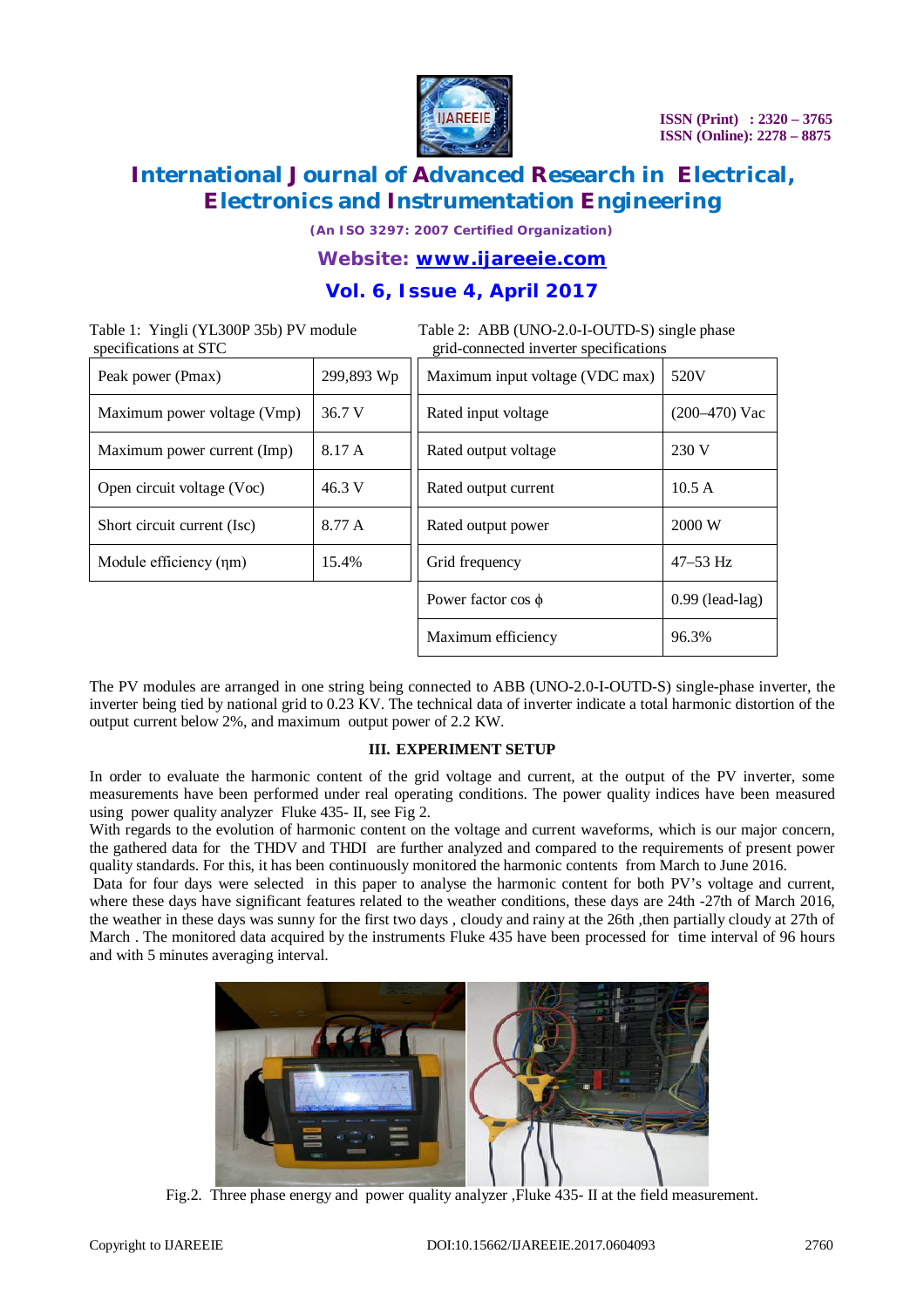

# **International Journal of Advanced Research in Electrical, Electronics and Instrumentation Engineering**

*(An ISO 3297: 2007 Certified Organization)*

#### *Website: [www.ijareeie.com](http://www.ijareeie.com)*

### **Vol. 6, Issue 4, April 2017**

#### **IV. EXPERIMENTAL RESULTS**

the measured data was examined carefully, and the results of the voltage and current can be summarized as follows: **1. voltage waveform:** 

The voltage waveforms in general are combatable with the standard, with a THD% ranging from (1- 3.2)% as an average values, the results are shown in Figs 3-5. An example of the inverter voltage signal is shown in Fig.3. While Fig.4 shows the THD of the Voltage versus the number of events, (i.e. number of events indicates how many times we had this value of THD), the results in this figure show that the THD varies from  $(1-3.2%)$  and the most THD had occurred, was about 1.25%. ( it occurred more than 110 times). The relation between THD of the voltage and the output power from PV is shown in Fig.5, the result shows that they are independent of each other.



Fig.4. Histogram representation of the voltage THD values distribution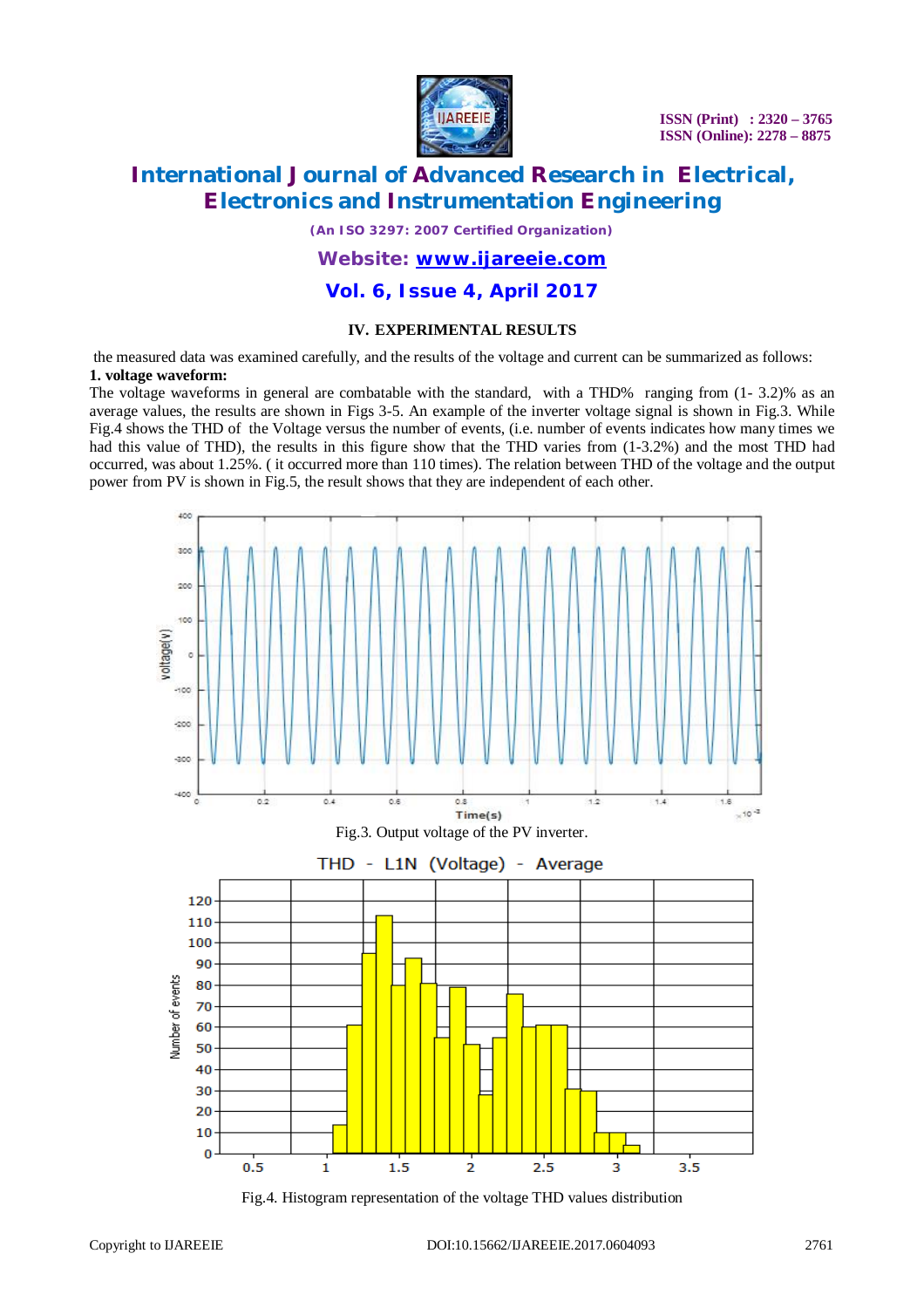

*(An ISO 3297: 2007 Certified Organization)*

*Website: [www.ijareeie.com](http://www.ijareeie.com)*

### **Vol. 6, Issue 4, April 2017**



Fig.5. THD of Voltage versus PV power.

#### **2. Current waveform:**

the injected current from the inverter at the PCC is distorted , and the THD values for the current are ranging from(15.3-327.67)% , sample of the captured signals for the inverter current is shown in Fig.6



THD values during the measurement period ranging from (15.3- 327.67)% and concentrated around (15.3- 25) % as it is shown in Fig 7.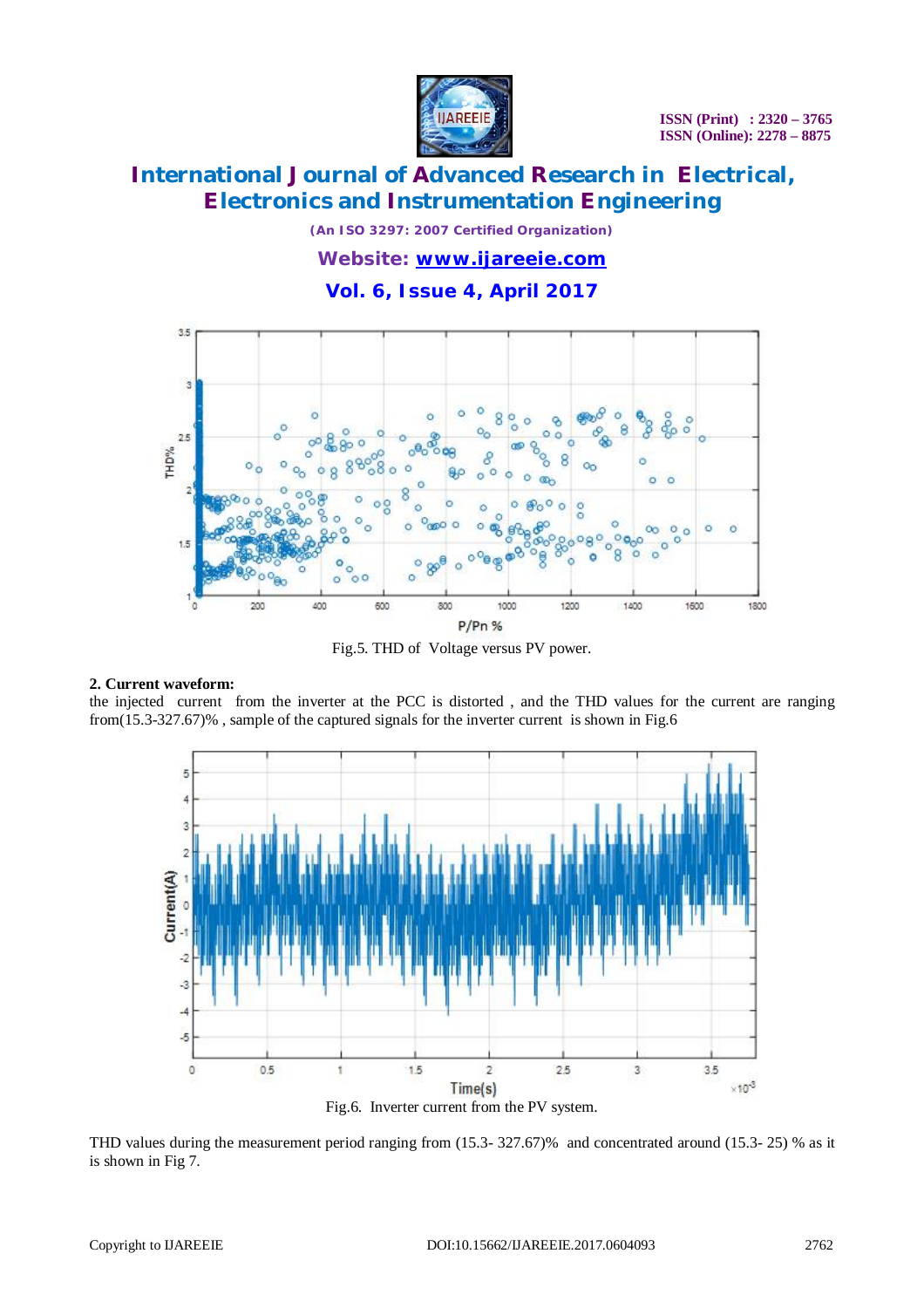

*(An ISO 3297: 2007 Certified Organization)*

#### *Website: [www.ijareeie.com](http://www.ijareeie.com)*

### **Vol. 6, Issue 4, April 2017**



Fig.7. Histogram of the current THD values distribution.

Fig.8 shows the measured voltage and current waveforms, it was measured at 11:55 AM, when the output power from PV system considered to be at a peak value during the daylight hours, the current THD in this figure was around 15.5%, which is almost the lowest value was obtained in this study, as it is shown in this figure, the distortion in the current waveform is obvious compared to the voltage waveform, even with the lowest distortion in the current signal.



Fig.8. voltage and current waveforms with THD in current around its minimum value

The relation between THD of the current and the output power from PV system is shown in Fig.9, the PV power (P) represented as a percent of its nominal power Pn. This figure shows a strong dependency between the current THD and the PV power. As it is shown in this figure, the inverter current has a high value of the THD ranging from(50- 325)% when the power of the inverter is low (i.e. below 20% ), this leads to have strongly distorted current signal, as the output power is increased the THD is decreased reaching a value up to 15.3%, but it is still exceeded the standard limits mentioned earlier (i.e. about 5%), another remark can be conclude from this figure, that the THD is slightly decreased for an output power varies from 50 to 80% of the nominal value, and the THD value is almost constant and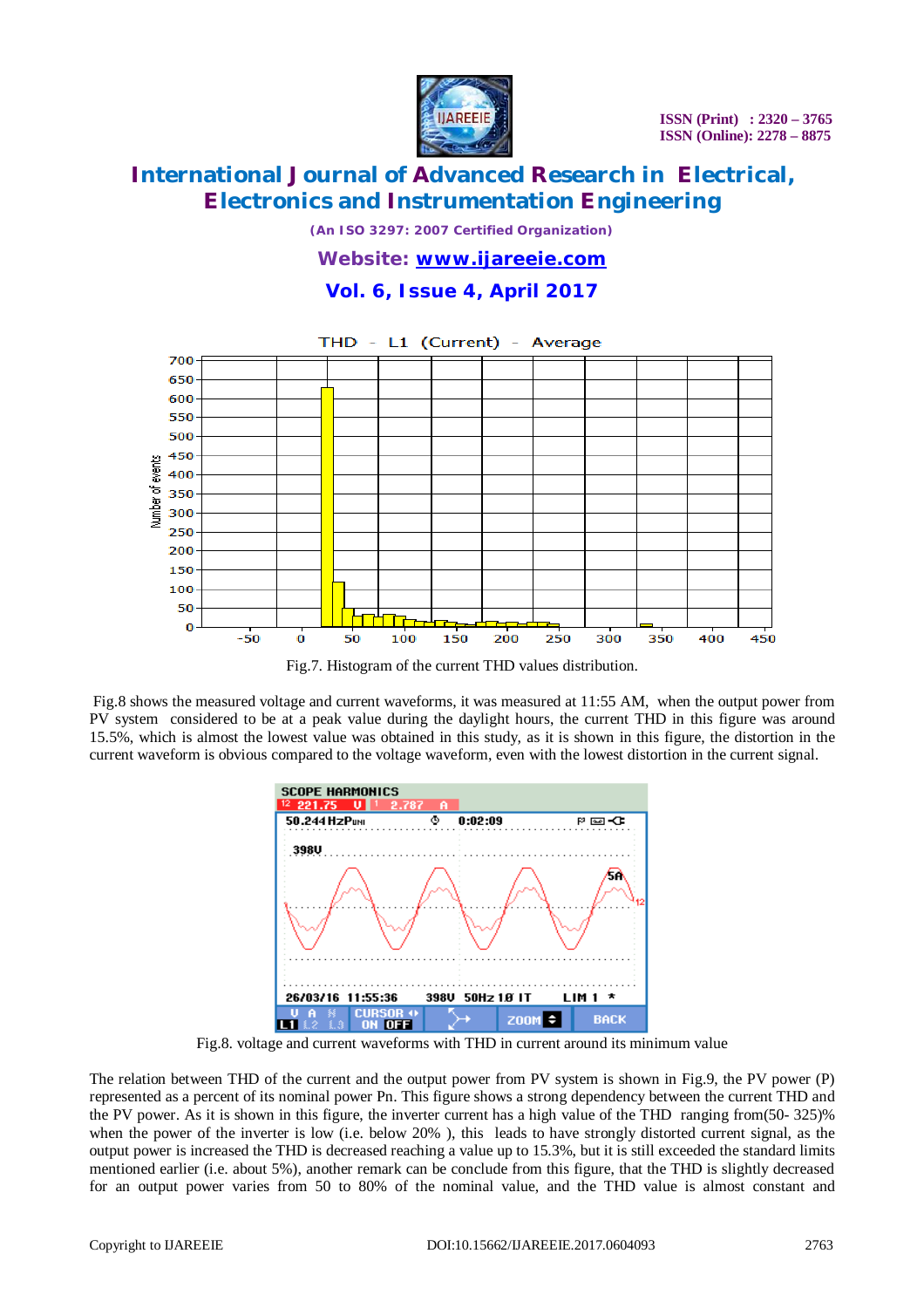

# **International Journal of Advanced Research in Electrical, Electronics and Instrumentation Engineering**

*(An ISO 3297: 2007 Certified Organization)*

*Website: [www.ijareeie.com](http://www.ijareeie.com)*

### **Vol. 6, Issue 4, April 2017**

approximately equal to 15.3% , so the output current must be filtered to reduce the harmonics in its signal to reach the standard limit.



Fig.9. Current THD versus the PV power.

The weather condition affects the irradiance and thus causes fluctuation of the inverter power and hence affects its harmonic content. Fig.10(a) – Fig.10(f) show three days results extracted from the measured data, these days represent different weather conditions, even they are sequent days. Fig.10(a) shows the result of a sunny day, it was  $25<sup>th</sup>$  of March, the result shows a gradually increasing in the electrical power produced from the inverter, reach about 1.8 KW, as the solar radiation increased during daylight hours, the impact of this in the THD value of the inverter current is shown in Fig.10(b), where there is a smooth fluctuation and almost constant value of the current THD when the power out of the inverter exceed 20% of its nominal power, even though this value is exceeding the limits as seen in the same figure. In  $26<sup>th</sup>$  of march the weather was cloudy and rainy, the PV system produced less power as it shown in Fig.10(c), the maximum power was about 0.4 KW at the mid of the day, the fluctuation of the inverter power is low, since there is no significant change in solar radiation throughout the day because of the cloudy sky, this leaded to a higher THD value for the inverter current compared with the previous day, (i.e. less inverter power means high harmonic content in its current), the THD% of the current in this day is shown in Fig.10(d).

Finally at the  $27<sup>th</sup>$  of march, the sky was partially clouded, and the sun appears from time to time. As it shown in Fig.10(e), the PV system power varying as the irradiance varying in that day, the fluctuation was very high, this fluctuation result in a noticeably THD variation for the inverter current as it shown in Fig.10(f). For all days the maximum value for the inverter current THD occurs with very small solar irradiance (at the sunset and at the sunrise) and due to the clouds, which is clearly shown in Fig.10 .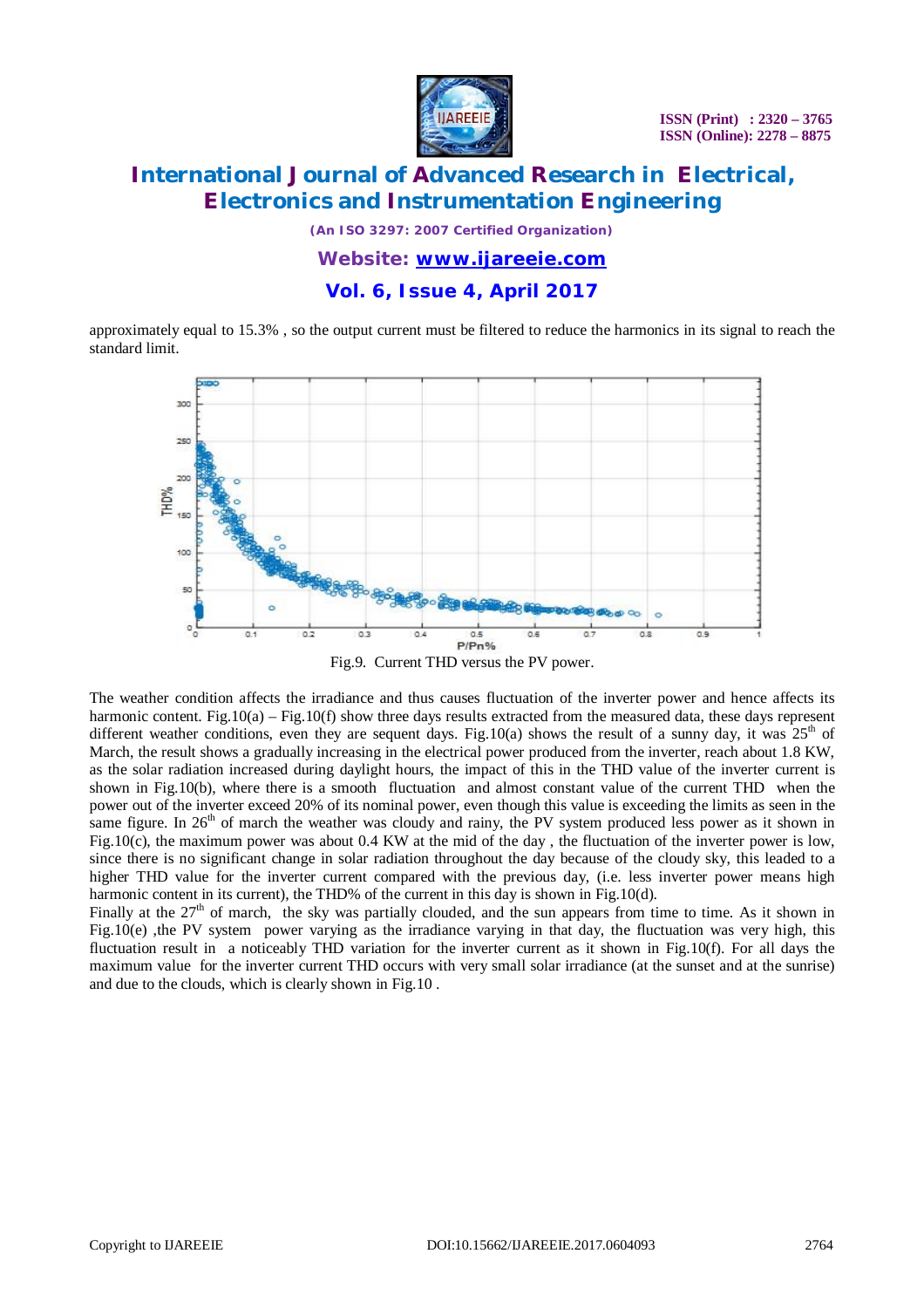

*(An ISO 3297: 2007 Certified Organization)*

*Website: [www.ijareeie.com](http://www.ijareeie.com)*

### **Vol. 6, Issue 4, April 2017**



Fig.10(a-c) Measured PV power, (d-f) current THD of three days  $25^{th}$ ,  $26^{th}$  and  $27^{th}$  of March 2016, sunny, cloudy and partly cloudy days respectively.

#### **VI. L, LC AND LCL INVERTER FILTER TOPOLOGY**

The inverter is one of the important equipment of the grid-connected PV system, and as a switching mode power electronics converter, the inverter will produce plenty of high frequency ripple current during normal operation. If this current is not filtered adequately, it will decrease the power quality, even produce Electromagnetic Interference (EMI) to other electrical and electronic equipments. So the filter is necessary for the PV system[9]. Fig.11 shows the block diagram for the major elements of a PV system including the line filter (filter between the inverter and the grid) .



Fig.11. PV grid connected system.

The output filter helps in reducing the harmonics content in the generated current caused by semiconductor devices switching[10].There are various types of filters, the simplest one is the L filter, which consists of an inductor connected to the inverter's output, due to the cost and the disadvantages of using inductor in control devices, various combinations of inductor and capacitors like LC or LCL can be used.

The L-filter is the first order filter with attenuation 20 dB/decade over the whole frequency range. Therefore the application of this filter type is suitable for converters with high switching frequency, where the attenuation is sufficient. On the other side inductance greatly decreases dynamics of the whole system converter-filter, the L- filter is seen in Fig.12 (a).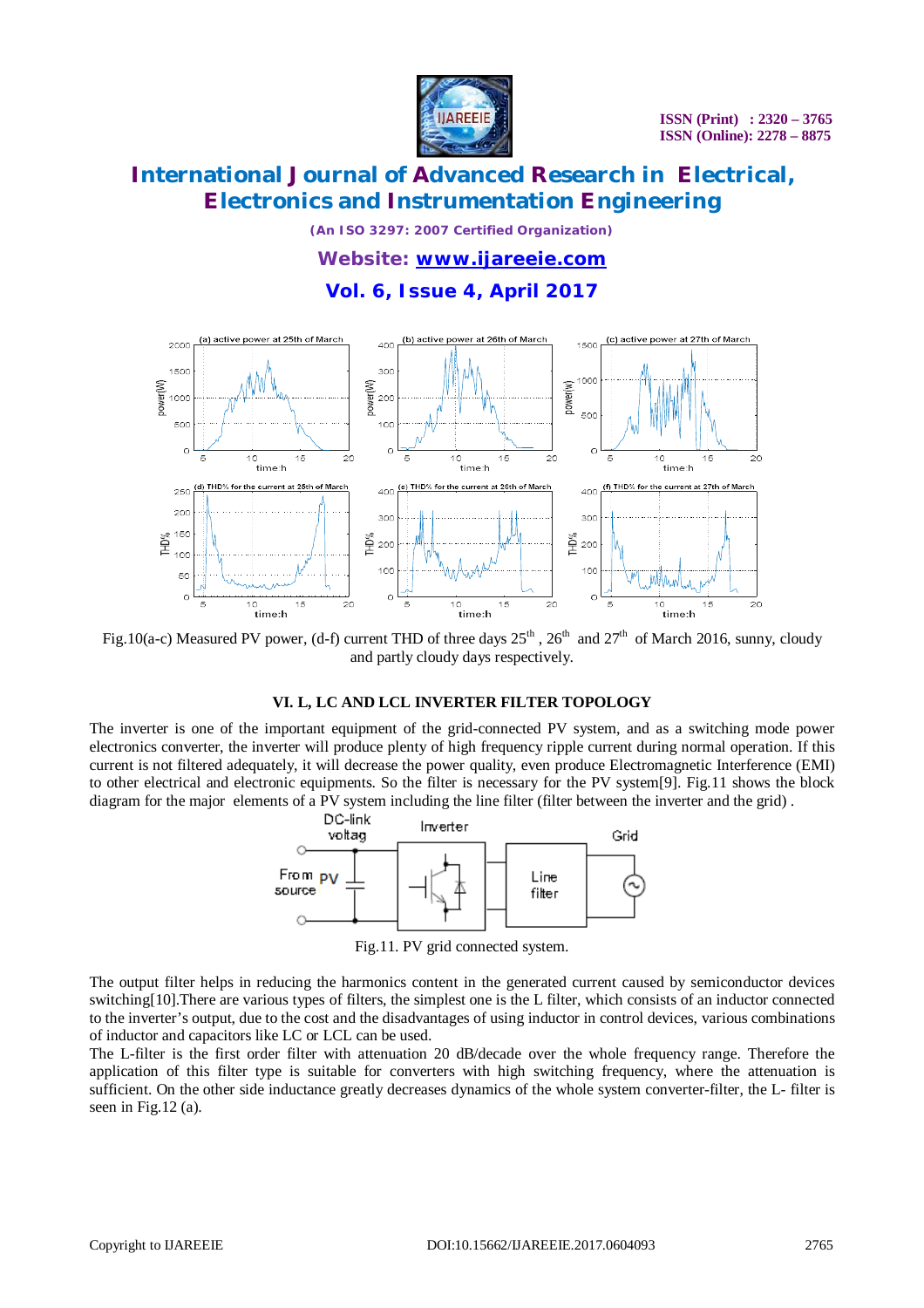

*(An ISO 3297: 2007 Certified Organization)*

*Website: [www.ijareeie.com](http://www.ijareeie.com)*

**Vol. 6, Issue 4, April 2017**



Fig.12. Basic filter topologies

The LC-filter in Fig.12(b) is a second order filter and it has better damping behaviours than L-filter, this simple configuration is easy to design and it works mostly without problems. The second order filter provides 12 dB per octave of attenuation after the cut-off frequency  $f_0$ , it has no gain before  $f_0$ , but it presents a peaking at the cut-off or resonant frequency f0.

The design of the filter is a compromise between the value of the capacity and inductance. The high capacity has positive effects on the voltage quality. On the other hand higher inductance value is required to achieve demanded cutoff frequency of the filter. Connecting system with this kind of filter to the supply grid, the result is that the resonant frequency of the filter becomes dependent on the grid impedance and therefore this filter is not suitable, too

The attenuation of the LCL-filter is 60 dB/decade for frequencies above resonant frequency, therefore lower switching frequency for the converter can be used. It also provides better decoupling between the filter and the grid impedance and lower current ripple across the grid inductor. Therefore LCL-filter fits to our application as a PV system inverter[10][11]. The LCL filter is shown in Fig.12(c) it has a good current ripple attenuation even with small inductance values. However it can bring also resonances and unstable states into the system. Therefore the filter must be designed precisely according to the parameters of the specific converter. The Important parameters of the LCL filter [12]-[13] are cut-off (resonance) frequency, inverter-side inductor, grid-side inductor and the capacitor, these parameters are calculated using equations from(1) to (6).The cut-off frequency of the filter must be minimally one half of the switching frequency of the converter, because the filter must have enough attenuation in the range of the converter's switching frequency. The cut-off frequency must have a sufficient distance from the grid frequency too, as explained in equ (2).

$$
w_{res} = \sqrt{\frac{L_1 + L2}{L1L2Cf}}
$$
 (1)

$$
10fg < f_{\text{res}} < 0.5f_{\text{sw}}.\tag{2}
$$

$$
L1 = \frac{V_{DC}}{6f_{sw}\Delta I_{L\text{max}}}
$$
 (3)

$$
\Delta I_{L\text{max}} = 0.1 I_{\text{max}} \tag{4}
$$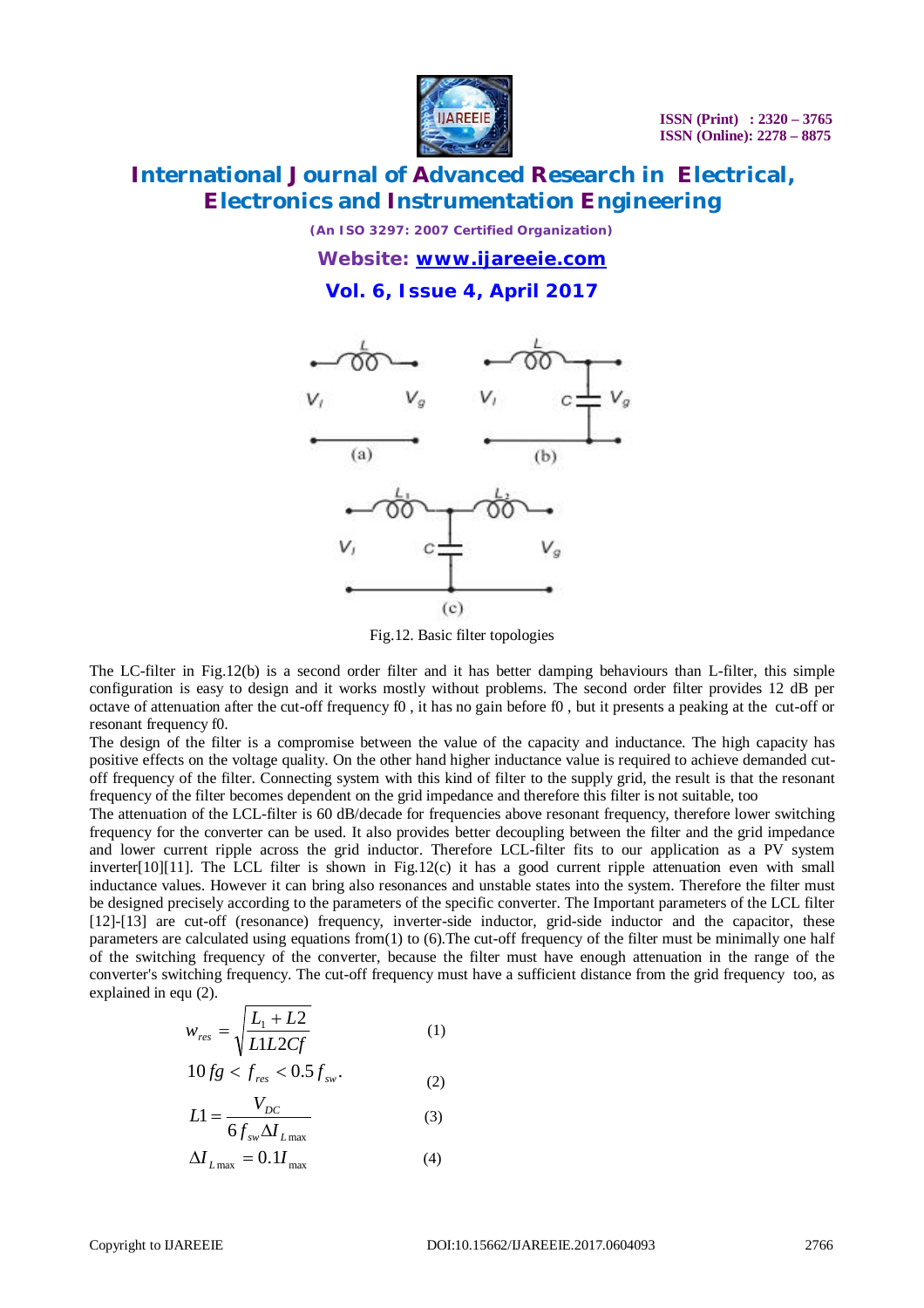

*(An ISO 3297: 2007 Certified Organization)*

*Website: [www.ijareeie.com](http://www.ijareeie.com)*

### **Vol. 6, Issue 4, April 2017**

$$
I_{\max} = \frac{P_n \sqrt{2}}{3V_{ph}} \tag{5}
$$

$$
L2 = rL1 \tag{6}
$$

Where:

 $f_{res} = \frac{1}{2}W_{res}$  $2\pi$  $=\frac{1}{2}w_{res}$ , is the resonance frequency.

 $f<sub>g</sub>$ : is the grid frequency.

 $f_{sw}$ : is the switching frequency.

L1 : is the inverter-side inductor.

L2 : is the grid-side inverter.

 $C_f$ : is the filter capacitor.

 $V_{DC}$ : is the DC link voltage.

 $I_{\text{max}}$ : is the maximum current ripple at the output of dc/ac inverter.

r : is the ratio between the inductance at the inverter side and the one at the grid side, this ratio equal (1) for optimum design, based on[14].

#### **V.SIMULATING RESULTS AND DISCUSSION**

Based on the measured results, there is a need for improving inverter current by reducing its harmonic content, this improvement may be achieved by using an LCL filter at the output of the inverter terminal instead of the LC filter that is used with the actual inverter.

First the PV system is simulated using MATLAB R2015b, without any filtering, the parameters of the real PV is applied, then an average day  $24<sup>th</sup>$  of march 2016, is simulated based on the measured data at this day and the linearity between the incident on the PV modules and the output active power [15], where the measured output power of this day is converted as an input irradiance for the simulated PV system. The simulation result shows that the inverter current without filtering has a THD value ranging between (35% - 174%), when the input radiation varies as the same as it varies in the reference day (24<sup>th</sup> of March), the relation between the current THD and the inverter power is shown in Fig.13, and the distribution of the THD% for the inverter current without filtering is shown in Fig.14.

By using the proposed topology of the LCL filter, the profile of the inverter current THD is shown in Fig.15, this figure shows a significant improvement of THD, since the value of the THD for the inverter current is now ranging from  $(1.84\% - 76\%)$  and it goes to  $\lt 5\%$  as the power reach 20% of its nominal value and remains within this range, which is valid for rated power conditions according to [4], [16]-[17]. Fig.16 shows the distribution of the THD% for the inverter current after filtering, which shows that most of the time the THD is below 5%.

By performing of the Fast Fourier Transform(FFT) at the rated power condition(i.e. this mean applying the standard irradiance 1000 W/m2, at the input of the simulated PV system), for 10 cycle of the simulated inverter current, the result of it before and after filtering are shown in Fig.17 and Fig.18 respectively, where the THD% for the inverter current before filtering is 9.10% , and it reduced to 1.52% after filtering which is compatible with the standard[4].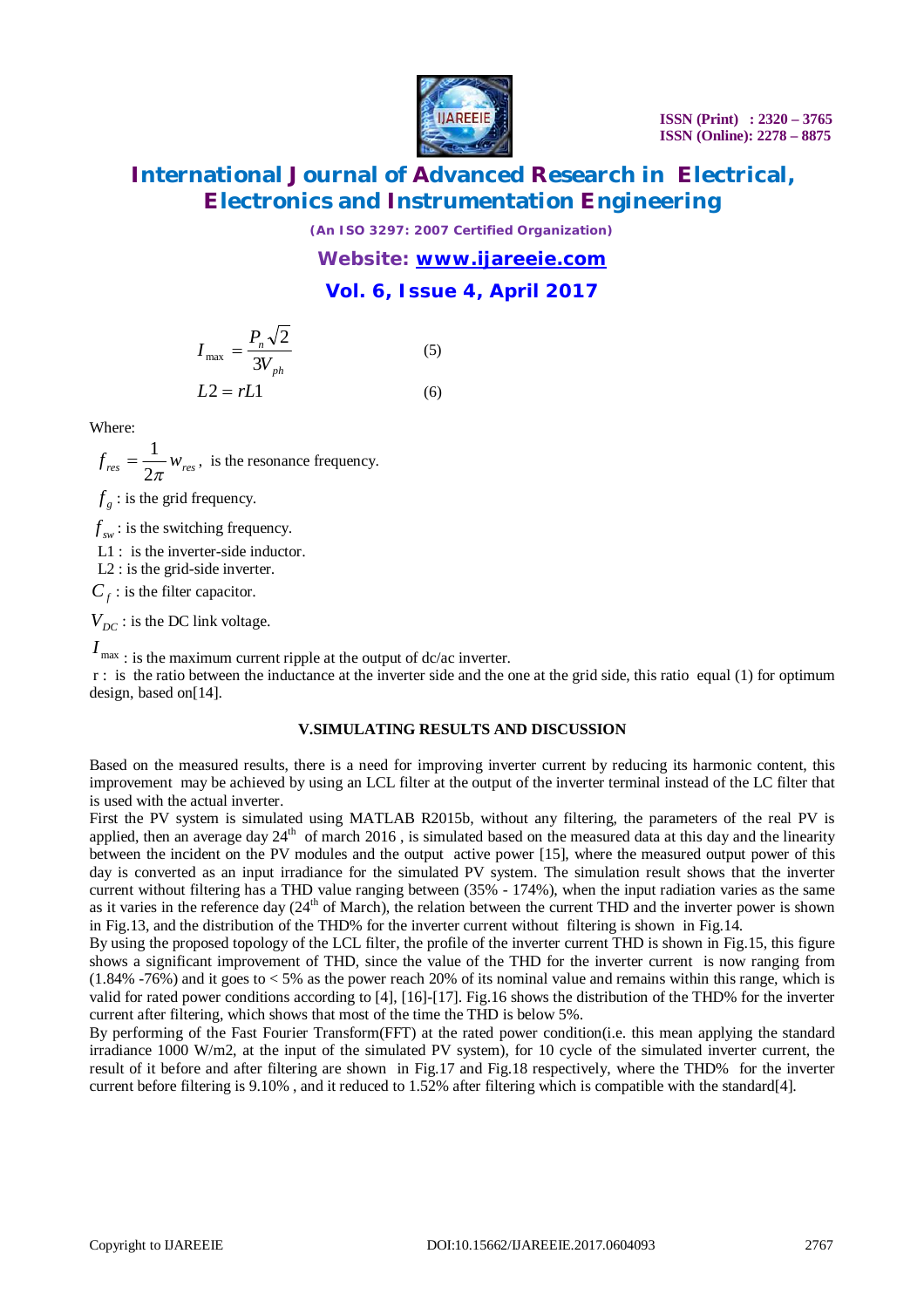

*(An ISO 3297: 2007 Certified Organization)*

*Website: [www.ijareeie.com](http://www.ijareeie.com)*

### **Vol. 6, Issue 4, April 2017**



THD range(35-174)%,active power range(0.032 - 1.84353) KW.



Fig.14 Histogram representation for the THD% of the simulated inverter current without filtering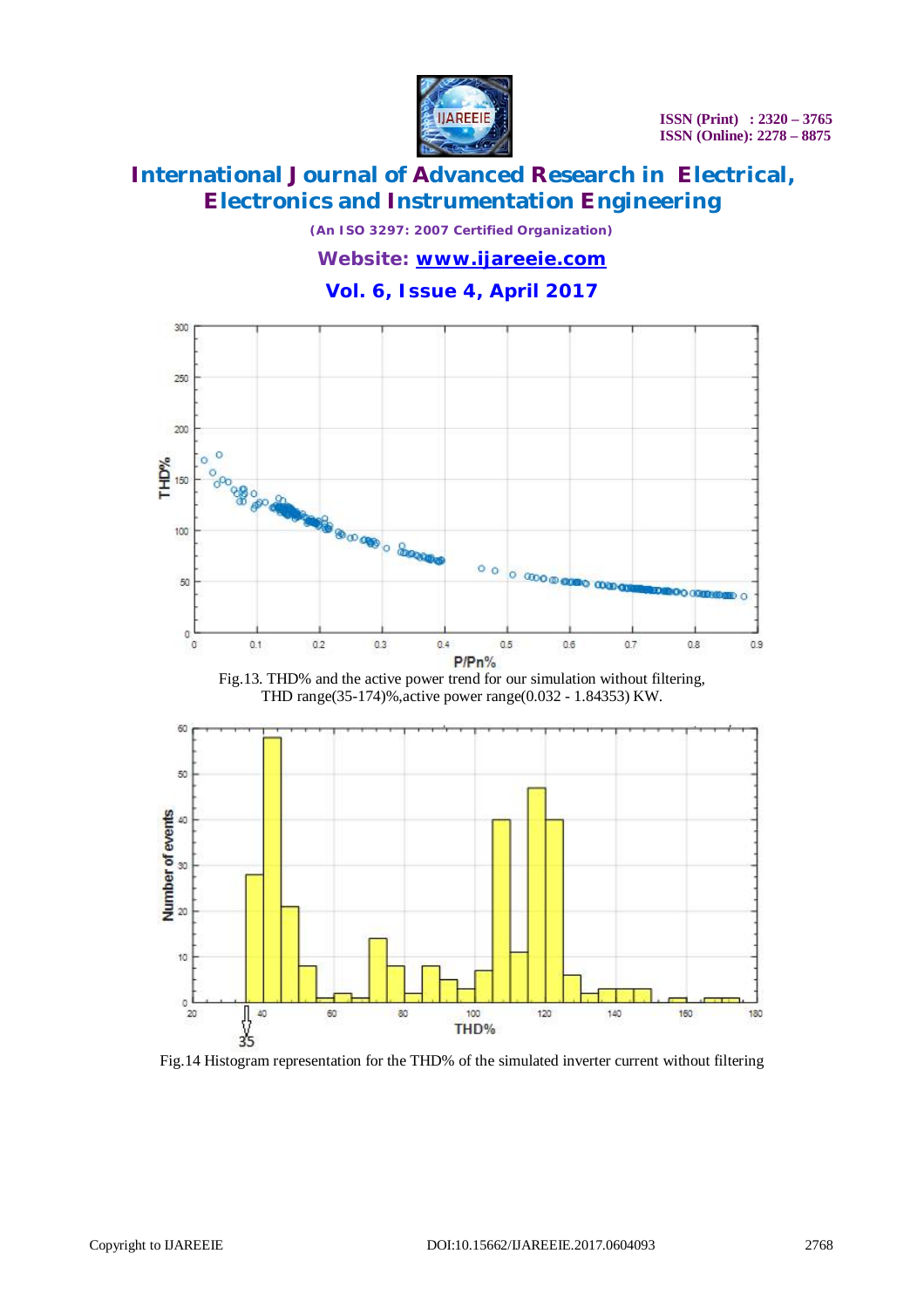

*(An ISO 3297: 2007 Certified Organization)*

*Website: [www.ijareeie.com](http://www.ijareeie.com)*

### **Vol. 6, Issue 4, April 2017**







Fig.16. Histogram representation for the THD% of the simulated inverter current after filtering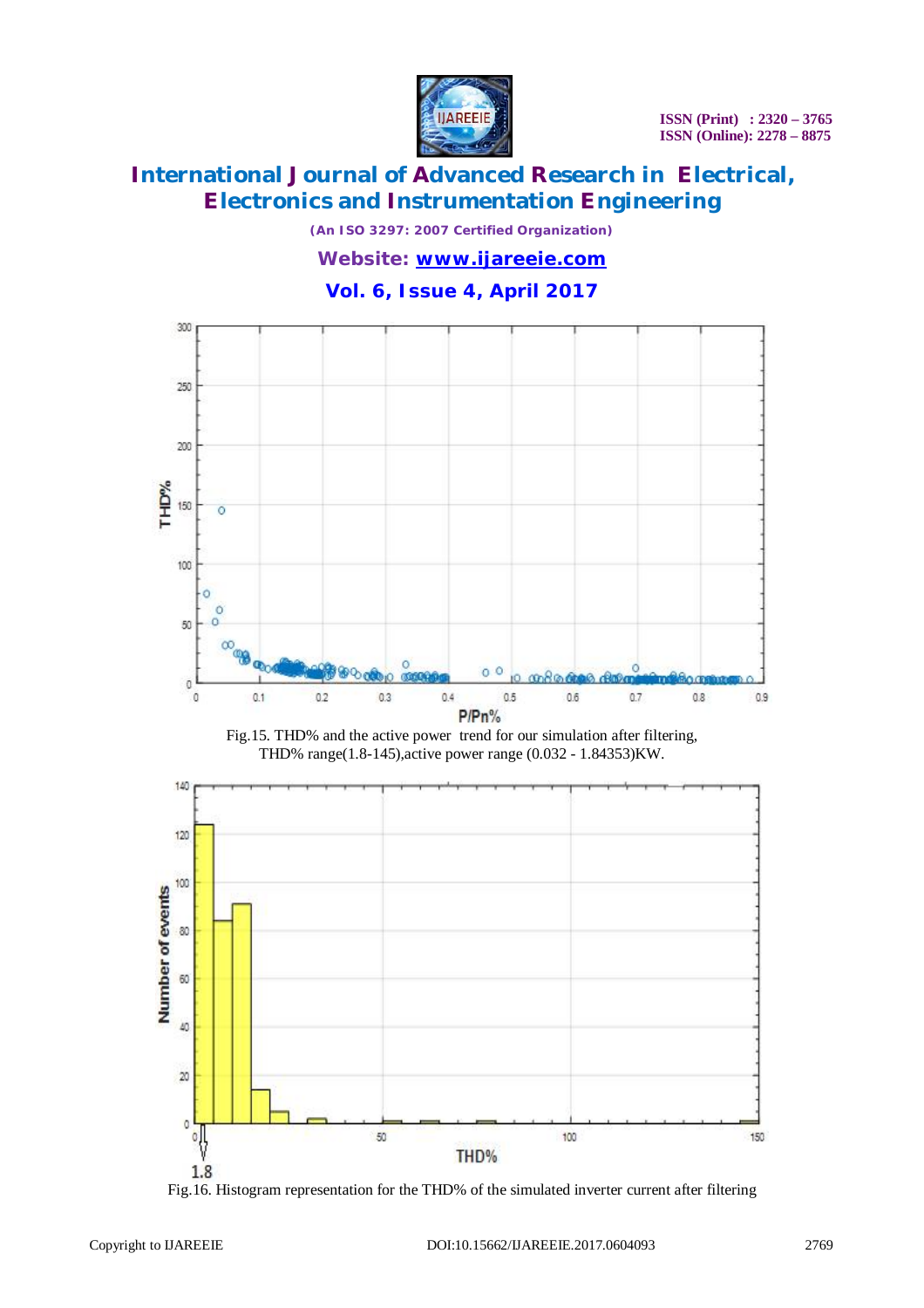

*(An ISO 3297: 2007 Certified Organization)*

#### *Website: [www.ijareeie.com](http://www.ijareeie.com)*

### **Vol. 6, Issue 4, April 2017**



Fig.17. Sample signal of 10 cycles for the simulated inverter current before filtering with their FFT analyses.



Fig.18. Sample signal of 10 cycles for the simulated inverter current after filtering with their FFT analyses.